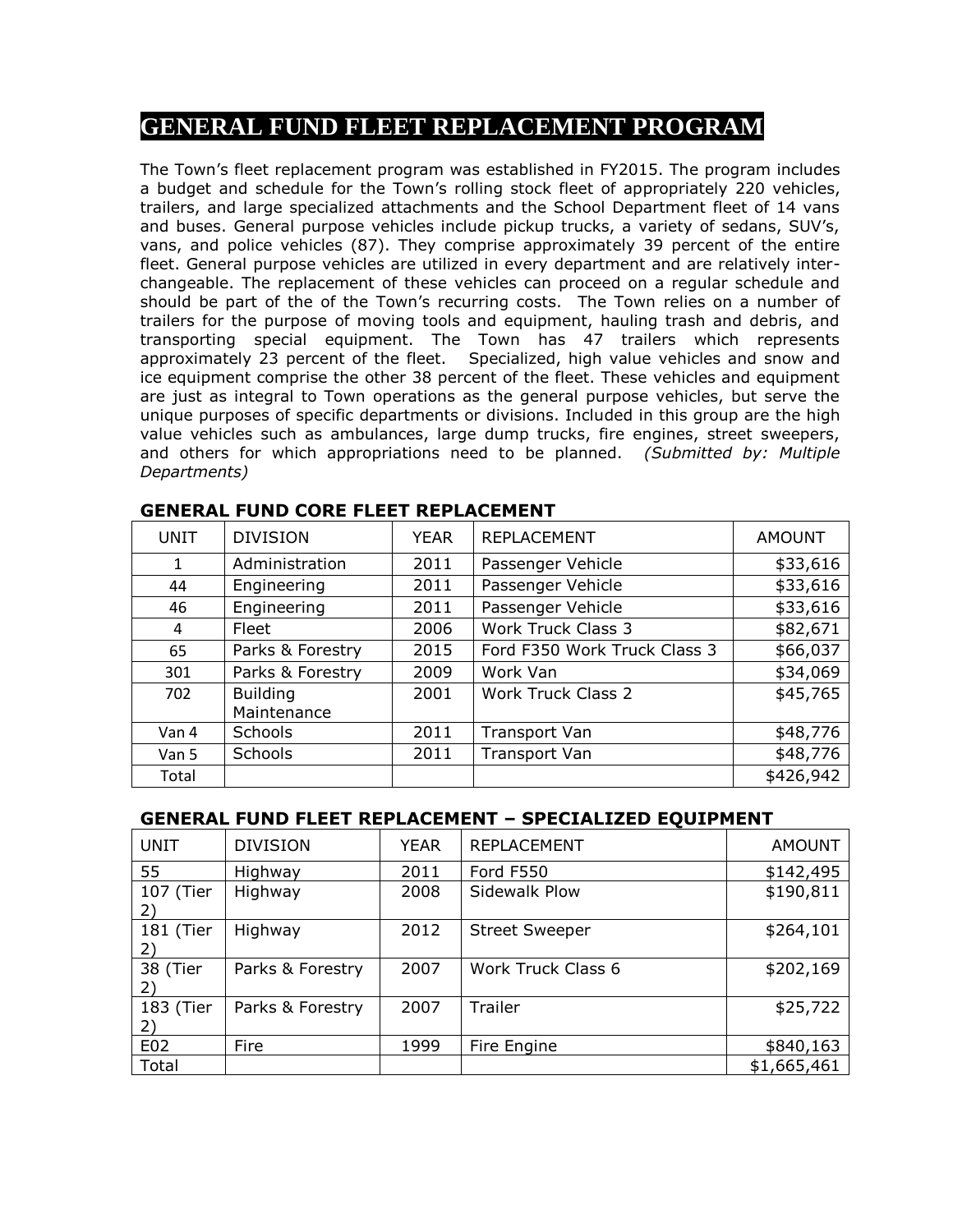#### **REPLACEMENT SNOW AND ICE EQUIPMENT**

| UNIT                     | <b>DIVISION</b> | YEAR | <b>REPLACEMENT</b> | AMOUNT         |
|--------------------------|-----------------|------|--------------------|----------------|
| $\overline{\phantom{a}}$ | Highway         | 2006 | Skid Steer Loader  | 182<br>D L L L |

The Town Manager's recommendation for General Fund Core Fleet Replacement is \$426,942 to be funded by Free Cash.

The Town Manager's recommendation for General Fund Specialized Equipment is \$1,272,481 to be funded by Free Cash in the Tier 1 category and \$392,980 to be funded by Free Cash in the Tier 2 category.

The Town Manager's recommendation for General Fund Snow & Ice Replacement is \$122,182 to be funded by Free Cash.

# **RECYCLING AND TRANSFER STATION (RTS) ENTERPRISE FUND**

### **SMART TECHNOLOGY TRASH CANS**

The Town has been investigating long term strategies for reducing public litter. Over the past year, the DPW has met with vendors to review a Town-wide deployment of waste management receptacles. These receptacles have two compartments, one for recycling and one for trash, with solar powered compactors, and technology that provides an alert when the receptacles are full. The Town is pursuing a pilot program to deploy these receptacles at two recreational facilities around Town. This deployment will include 12 trash and recycling receptacles. Eleven receptacles will be solar powered compactors and one will be a solar powered non-compactable receptacle. The solar powered compactors will be deployed in areas of high trash volume and the non-compactable receptacle will be deployed in an area that is not prone to substantial trash generation. The receptacles will be purchased by the Town and their impact on reducing overflowing trash and minimizing odors will be monitored. There is a potential in the future to either purchase or lease additional receptacles. The 12 trash and recycling receptacles being purchased under this pilot program may also be incorporated into a lease program in the future. *(Submitted by: Department of Public Works)* 

The Town Manager's recommendation for Smart Technology Trash Cans is \$100,000 to be funded by RTS Enterprise Fund Retained Earnings.

### **RECYCLING AND TRANSFER STATION PROPERTY IMPROVEMENTS**

This funding will enable the Town to make improvements to the Recycling & Transfer Station (RTS) facility to increase efficiency, comply with regulatory requirements, and improve the facility function. The Town's design consultant conducted two evaluations in 2016 on the roof and structure of the 1998 building. Emergency structural repairs were made to address immediate safety concerns in the building, including cleaning and painting of the steel framing, and repairs to the fire protection system. The remaining structural repairs that must be addressed include miscellaneous repairs to the preengineered metal framing, additional repairs to the fire protection system, additional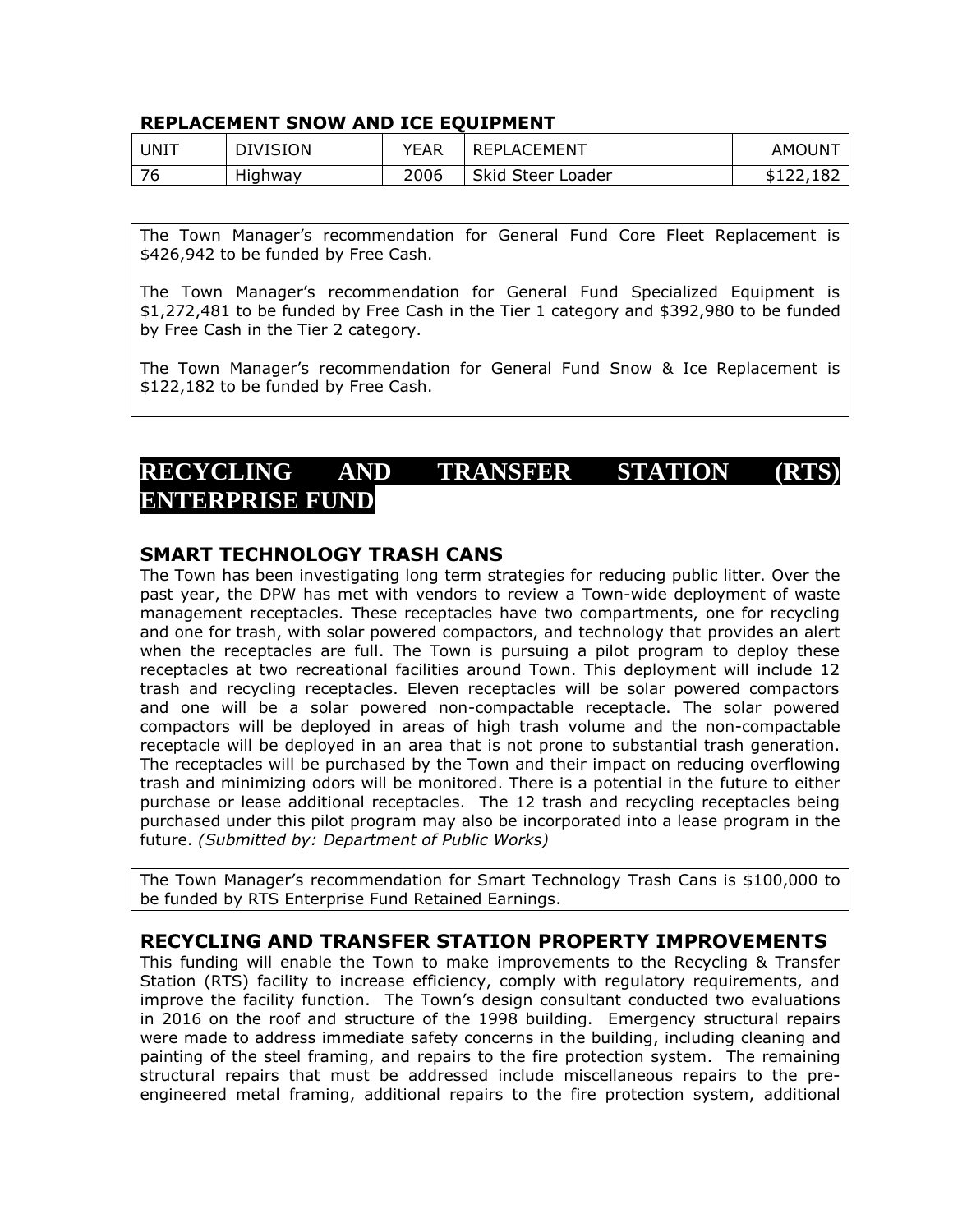cleaning and painting of the steel framing, roof repair, installation of a fall protection/warning system at tipping pit, replacement of the steel approach at tipping pit, and repair of the slab-on-grade. This funding will support the design, engineering and construction of these items. *(Submitted by Department of Public Works)*

The Town Manager's recommendation for RTS Property Improvements is \$645,000 to be financed by RTS Enterprise Fund debt.

#### **FLEET REPLACEMENT – SPECIALIZED EQUIPMENT**

| Unit | Division | Year | Replacement          | Amount    |
|------|----------|------|----------------------|-----------|
| 143  |          | 2010 | Large Tractor Loader | \$245,360 |

The Town Manager's recommendation for RTS Specialized Equipment is \$245,360 to be funded by RTS Enterprise Fund Retained Earnings.

# **SEWER ENTERPRISE FUND**

### **SEWER MAIN EXTENSION ZONES I AND II**

The Massachusetts Department of Environmental Protection designates certain sensitive areas for aquifer protection. The Zone I and Zone II aquifer protection areas for the Charles River Wellfield include homes with private septic systems. Zone I includes land within a 400 foot radius of existing or potential public water supply wells, and Zone II includes the area of an aquifer that, given the most severe pumping and recharge conditions that can be realistically anticipated, would potentially be affected by nearby septic systems. All three of Needham's wells are located in an area that is vulnerable to contamination from nearby septic systems. Extending the sewer main will enable access to homes within Zones I & II and reduce the risk of contamination.

This funding will support the installation of a new sewage pumping station and extension of the sewer main in Winding River Road. With this new service, the Town will provide sewer service for one critical home on a private septic system. This service will extend 712 feet up Winding River Road, allowing additional homes to connect to the sewer system through a betterment program. *(Submitted by: Department of Public Works)* 

The Town Manager's recommendation for Sewer Main Extension Zone I and II is \$690,000 to be funded by Sewer Enterprise Fund Retained Earnings.

#### **SEWER MAIN REPLACEMENTS**

The Greendale Avenue/Route 128 sewer interceptor is in need of rehabilitation/replacement. The existing sewer line is deteriorating and in need of rehabilitation/replacement. This funding will replace or reline 12,000 feet (2.25 miles) of 18 inch reinforced concrete gravity sewer main running through Town property in the Right of Way from Greendale Avenue near Cheney Street towards Route 128, and along the Route 128 Right of Way to Great Plain Avenue. This interceptor sewer collects and conveys waste water from numerous sewer lines. FY2019 funding will be allocated to a feasibility study for this project.

The Town Manager's recommendation for Sewer Main Replacements is \$330,000 to be funded by Sewer Enterprise Fund Retained Earnings.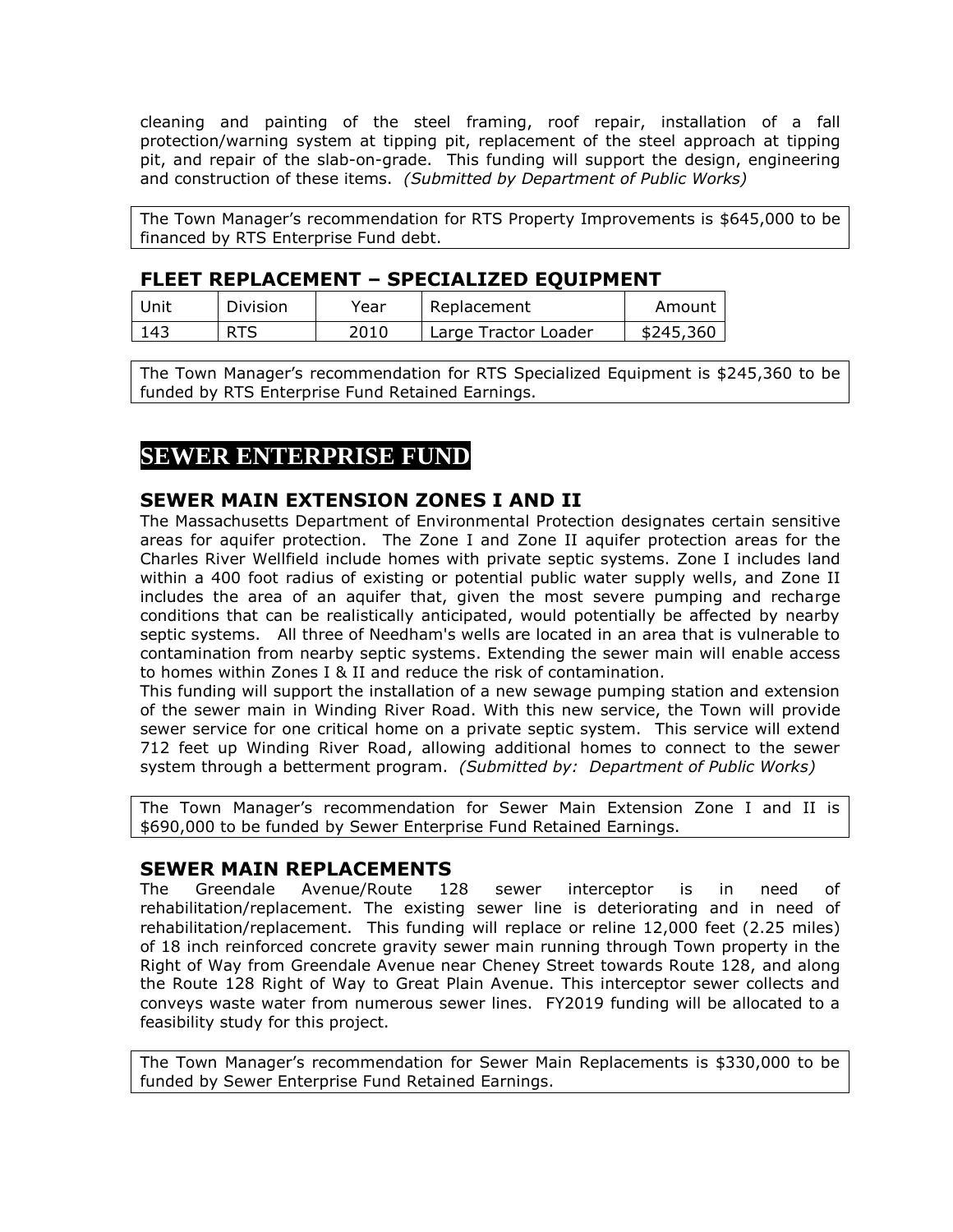## **SEWER SYSTEM INFILTRATION & INFLOW (I/I) REMOVAL**

The Town recently completed a study identifying priority areas for inflow and infiltration removal for the next ten years. The Town of Needham, along with numerous other communities, is under Administrative Orders from the Department of Environmental Protection (DEP) to identify and remove Infiltration and Inflow (I/I) in existing sewer systems. Infiltration is defined as groundwater or storm water runoff that enters the system through deteriorated pipe or manhole structures that need to be repaired. Inflow is defined as clean, non-septic water, which is introduced to the system. This water is generally produced by residential sump pumps that drain basements. Unless circumstances require otherwise, this funding will support the design of the removal of the remaining locations of identified infiltration in the system.

The Town Manager's recommendation for Sewer System Infiltration and Inflow Removal is \$205,000 to be funded by Sewer Enterprise Fund Retained Earnings.

| CONLILLEI NEFEACEMENT |          |      |                           |           |  |
|-----------------------|----------|------|---------------------------|-----------|--|
| <b>Unit</b>           | Division | Year | Replacement               | Amount    |  |
| 28                    | Sewer    | 2001 | Light Work Truck Class 3  | \$64,247  |  |
| 94                    | Sewer    | 2014 | Light Work Truck Class 2b | \$67,864  |  |
| Total                 |          |      |                           | \$132,111 |  |

## **CORE FLEET REPLACEMENT**

*(Submitted by: Department of Public Works)* 

The Town Manager's recommendation for Sewer Core Fleet Replacement is \$132,111 to be funded by Sewer Enterprise Fund Retained Earnings.

# **WATER ENTERPRISE FUND**

### **BIRDS HILL WATER TANK**

The water tank located at Birds Hill ensures that the Town is able to maintain proper operating system pressure of the water distribution system. The tank is filled through one central pipe at the bottom of the tank  $-$  and this is also how the tank is drained. The movement of water is therefore predominately at the bottom of the tank. This tank is 100 feet in diameter at the foundation and is 45 feet in elevation. This funding will allow the Town to install a mixing valve that will circulate water throughout the tank. The improved circulation will assist in maintaining chlorine levels inside the tank, improving water quality. *(Submitted by: Department of Public Works)*

The Town Manager's recommendation for Birds Hill Water Tank is \$340,000 to be funded by Water Enterprise Fund Retained Earnings.

### **WATER DISTRIBUTION SYSTEM IMPROVEMENTS**

#### Water System Rehabilitation

Through the Water System Rehabilitation Program, the Town's water infrastructure is continually evaluated to assess functionality and performance, and to identify areas in need of repair. Water infrastructure requires ongoing attention and periodic replacement, and portions of the Town's water infrastructure are 75+ years old and approaching the end of their useful life. A diligent rehabilitation program encompassing maintenance, repair, and replacement ensures a continual supply of water to the public.